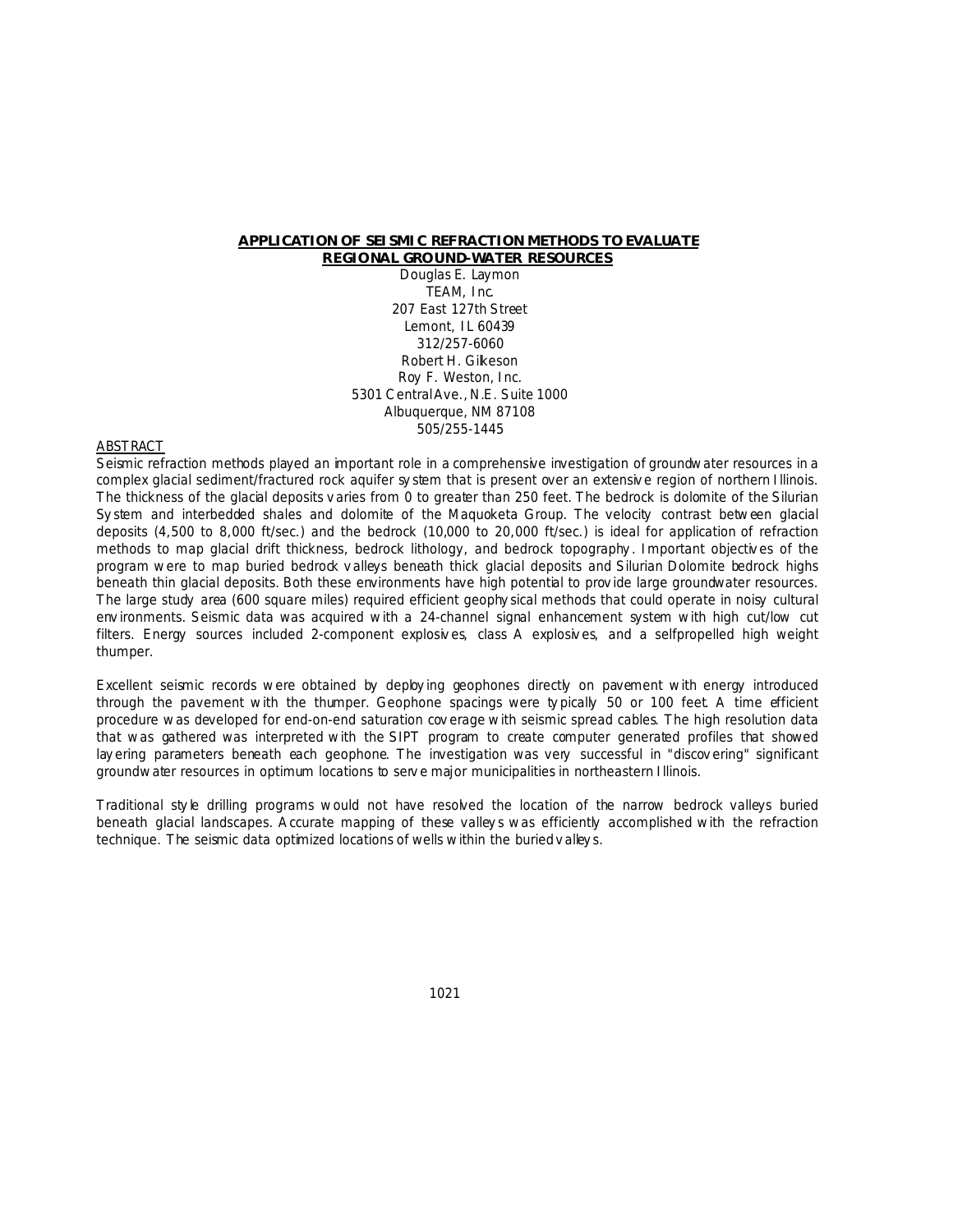# **INTRODUCTION**

Seismic refraction techniques were used to map the bedrock surface and drift thickness on a regional and local basis in northern Illinois as part of an Investigation of shallow groundwater resources.. The focus of the study was in Kane County , a region which cov ers over 600 square miles. The program involv ed approximately 1,140 seismic refraction lines, which represent ov er 150 line-miles of seismic data. Figure 1 is a location map of the study area.

Shallow groundwater resources became of interest when it was determined that the major bedrock aquifers for the region are over pumped (Sasman et al.,1982). These aquifers also yield water exceeding U. S. Environmental Protection A gency recommended levels for public drinking water supply of radium and, locally, barium (Gilkeson et al., 1984). Hence the need for an alternative groundwater supply .



Figure 1 Location map of the study area.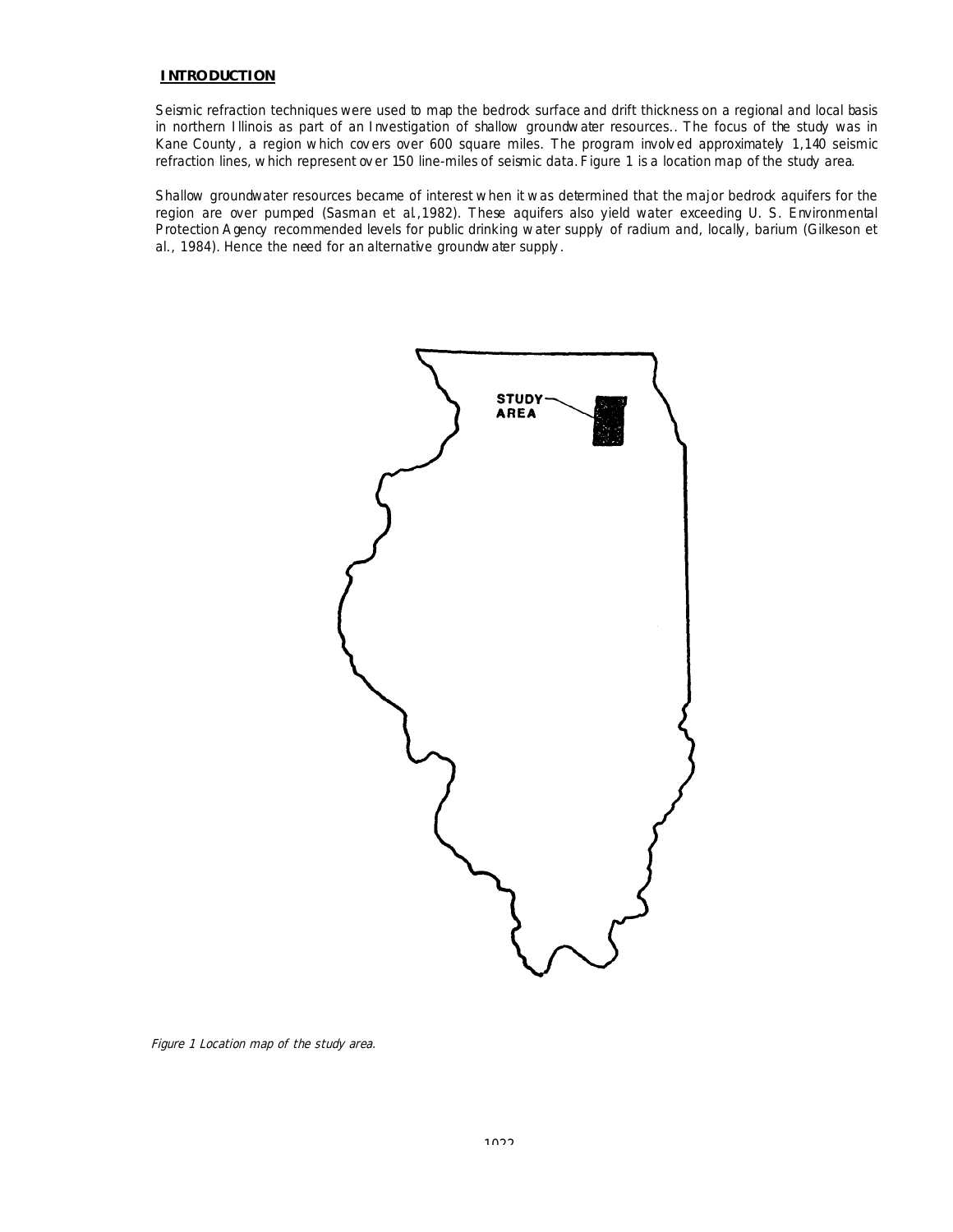A prime env ironment for production of large groundwater supplies Is where thick sand and grav el deposits are present in buried bedrock valleys (Gilkeson et al., 1987). The most productive resources are available where the sand and grav el deposits are continuous in the valley s and are in open hydraulic connection with fractures and crev ices In the dolomite bedrock that forms the floor and walls of the buried v alleys. In this setting, the shallow groundwater resource is regional and is derived from both the drift and the bedrock.

Seismic refraction was used extensively to evaluate this groundwater resource. The bedrock valleys that this resource is found in, range in width from a few hundred feet to ov er a mile. The large size of the study area and relativ ely small size of the bedrock valleys were conduciv e to using geophy sical methods. The significant v elocity contrast between the glacial drift and bedrock prov ide an excellent env ironment for mapping depth to bedrock, using seismic refraction techniques.

The location of bedrock valley s was of prime interest in the program. Seismic refraction prov ed to be more-cost effectiv e and time efficient than an extensive drilling program might have been locating these env ironments. The regional shallow groundwater resources program is discussed extensively by McFadden et al., (In Press).

#### **GEOLOGIC AND HYDROLOGIC SETTING**

The glacial record in northeastern Illinois is complex. Within Kane C ounty, the mapping of drift deposits shows sev eral advances of Wisconsinan and Illinoian ice (William, 1971), (Kempton et al., 1985). The continental glaciers modified and buried the preglacial landscape. Bedrock outcrops occur only locally in the county and are generally restricted to areas along the major drainage ways. Drift materials are greater than 50 feet thick ov er most of the county and locally exceed thicknesses of 250 feet.

Shale and interbedded dolomite in the Maquoketa Shale Group form the bedrock surface over most of Kane County . In the eastern part of the county, the Maquoketa is overlain by dolomite of Silurian age that locally exceeds 100 feet in thickness. Isolated outliers of Silurian Dolomite occur locally throughout the county. These outliers seldom exceed 50 feet in thickness. The bedrock surface is highly erosional and cut by bedrock valleys.

The presence and course of buried bedrock valley s are hidden beneath the modern landscape. C ontinental glaciers greatly modified the shape of the valleys and filled them with drift display ing a range of lithologies that reflect different depositional env ironments. Valleys that were drainageway s for meltwater may contain thick deposits of coarse sand and gravel. It is common for these deposits to be overlain and confined by clay ey glacial tills. A second depositional env ironment occurred where ice blocked drainage in the valleys, resulting in thick sequences of lacustrine deposits formed in low energy env ironments. A third depositional env ironment is where advancing glacial ice scoured the valley floor and deposited clay -rich glacial till.

Cambrian and O rdovician sandstones are the major bedrock aquifers for municipal wells in the region with limestone and dolomite lay ers of the upper Maquoketa Group and Silurian locally supply ing quantities of water sufficient for public water supply McFadden et al., In Press). Two major shallow sand and gravel aquifers are distinguished in the glacial drift by McFadden et al., (In Press). These are the Lower Sand and Gravel aquifer and the Upper Sand and Gravel aquifer. The Lower aquifer is present in the bedrock v alleys. The Upper aquifer is present in the bedrock upland areas (outside bedrock v alley systems). These deposits are not hy draulically connected regionally within the indiv idual aquifers. Howev er, the Upper and Lower aquifer are locally interconnected ov er bedrock valley s.

#### **SEISMIC REFRACTION THEORY**

Seismic refraction requires the generation of a sound wave into the subsurface of the earth and an instrument to measure the return of the refracted waves. The instruments used include a seismograph and spread cable of geophones. The seismograph measures the travel times of elastic waves through the subsurface of the earth. Geophones sense seismic vibrations, convert them into electrical impulses,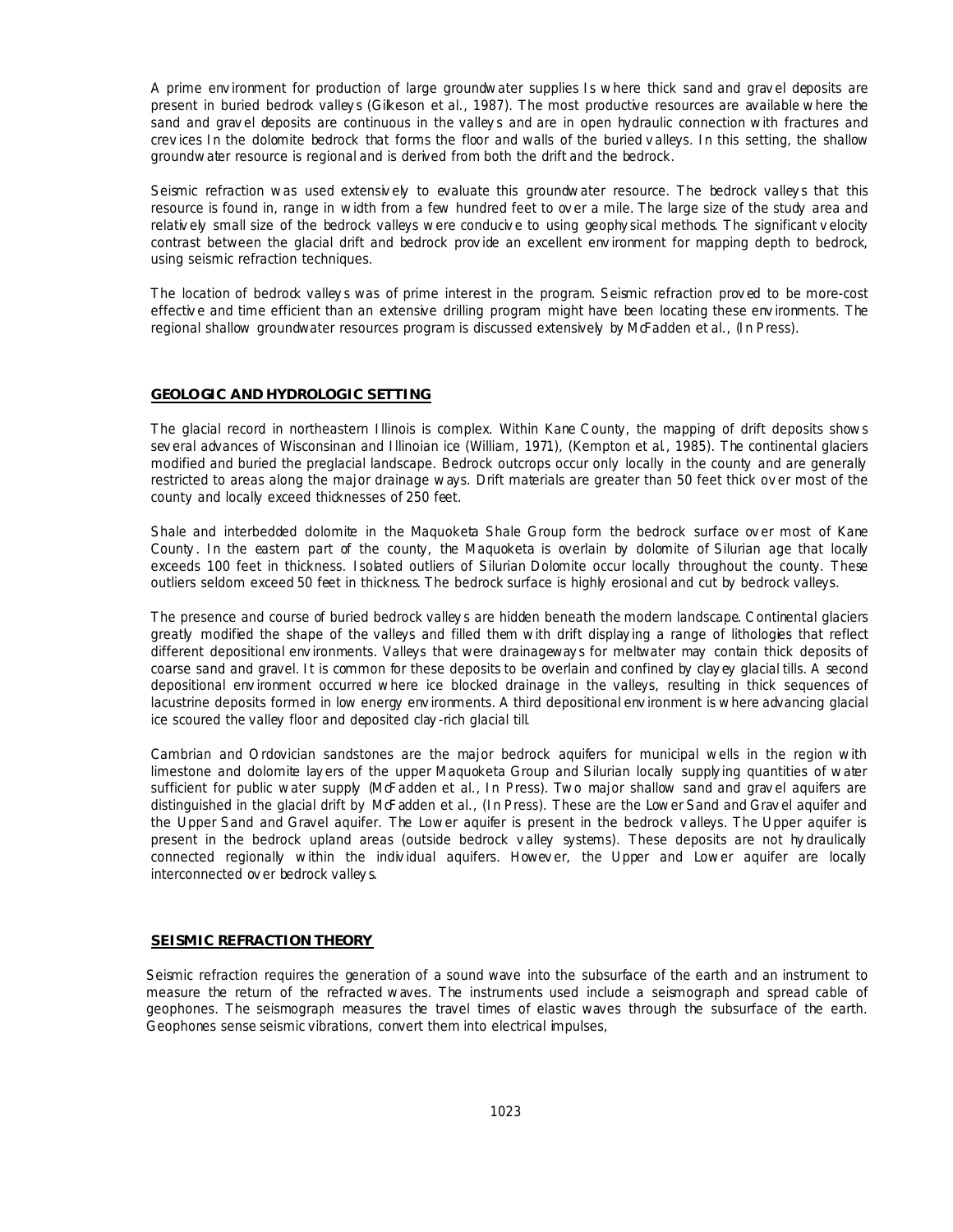and send them to the seismograph to be recorded. The refraction waves are generated by a source such as dy namite or striking a steel plate with a sledge hammer.

Refraction wave paths cross boundaries between materials hav ing different velocities in a way that energy travels from source to receiver in the shortest possible time (Dobrin, 1976). This trav el time of source to receiv er is used to calculate v elocities and depths. The refracted waves travel through the surface layer and follow paths along tops of lay ers at velocities greater than the velocities in the abov e layers.

As these waves arriv e at the surface, they are sensed by the geophones and recorded by the seismograph. It is this first arrival of refracted energy that Is of interest in the interpretation of the refraction data.

The first arriv als are plotted up in a time-distance curve or as time of arrival versus distance from shot received. Figure 2 shows an example of a time - distance curve for a three layer case. The geophones closest to the shot receive energy traveling through the first medium while geophones further away receive energy from deeper layers. Each layer is represented by a change in slope on the graph. The inverse of the slope is equal to the v elocity of that lay er. The extension of that slope to the time axis is the time intercept. These data on the time-distance curv e of Figure 2 are used for calculations of depth and thickness of the subsurface lay ers.

There are two basic limitations to seismic refraction surveys. They are the occurrence of blind zones and hidden lay ers. Blind zones occur when an intermediate lay er is thin or its v elocity contrast is small. Refracted waves from blind zones are not detectible in the first arriv als of the seismic record. The hidden lay er occurs when the intermediate layer has a lower velocity than the layer above and below ft. The presence of a hidden layer will result in erroneous depths to all interfaces below it. Erroneous depths



Figure 2 Time-distance cur ve.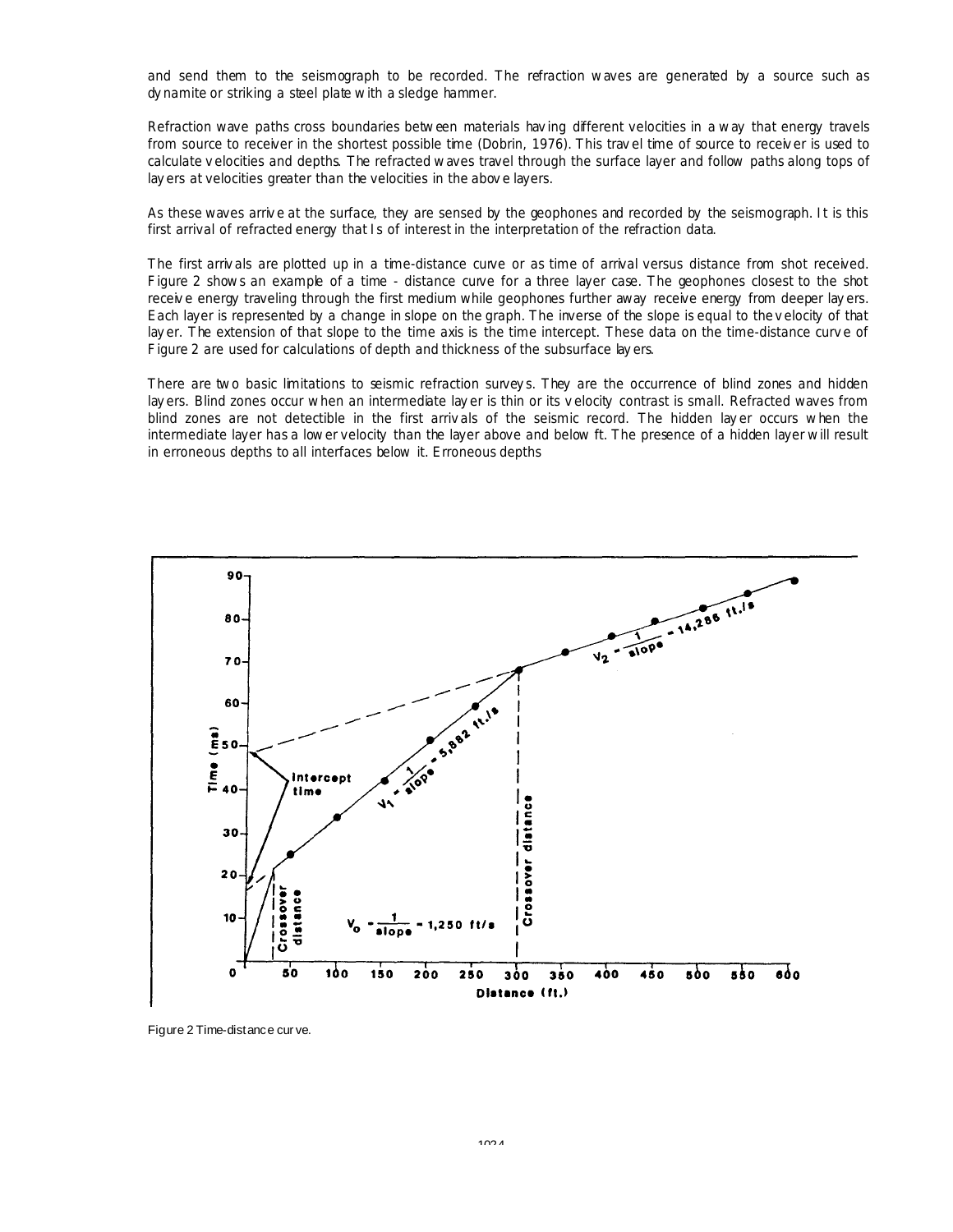can sometimes be used as an indication of the presence of such lower velocity layers. It was noted in the study area that when a thick, basal sand and gravel deposit in a bedrock v alley is confined and hidden by a higher velocity clay till, the solution of the seismic profiles over the valley determine an anomalously greater depth to bedrock. These anomalies can be identified in the regional analy sis and become preferential targets for groundwater resource ev aluation (Gilkeson et al., 1987). Barring the presence of geologic conditions which are susceptible to the limitations of refraction surv eys, refraction data is usually accurate to within 5% to 10% of actual depths.

# **APPROACH**

Prior to conducting any seismic survey s, water well records at the Illinois State Geological Survey were rev iewed for potential locations of bedrock v alleys. Initial seismic refraction work was reconnaissance in nature using a two-shot reverse profiling method to locate the bedrock valley s. A fter the bedrock v alley s were located, a high resolution method was used to profile the v alleys in detail. The seismic data was placed in a data-base and areas of interest were mapped. This information was utilized in a program conducted by Gilkeson et al., (1987) for the dev elopment of shallow groundwater resources.

Water well records were analy zed for prime env ironments containing shallow aquifers. One such env ironment, is bedrock valleys that contain sand and gravel deposits. An environmental mapping program for the region conducted in 1975-1976 (Gilkeson and Westerman 1976) determined that drillers had cited erroneous locations for a large number of the water well records on file at the Illinois State Geological Surv ey. Therefore, prior to the assessment of the well data, the well locations were verified by the use of maps and files in the county building permits office. O nce the locations of potential resources were determined, the seismic refraction program was initiated.

Two-shot reverse profiling seismic refraction was conducted in the targeted areas. This method of seismic refraction is common and provides a depth to bedrock under each shot location. The interpretation is based on Heiland (1946). This method was used as reconnaissance to locate the bedrock valleys. In most cases a 12-channel sy stem was used.

Once the locations of the bedrock v alleys were established, a high-resolution seismic refraction method was used. This method inv olved a 24-channel system, multiple shots, and end-to-end or over lapping spread cables to produce continuous profiling across the bedrock v alley s. Depth to bedrock under each geophone was obtained using this method. This method is based on the SIPT method developed by Scott et al., (1972).

The field data obtained from the refraction surv eys were interpreted with the aid of personal computers. The information was mapped and logged into a database. The continuous profiles were used to optimize the location of production wells. Aquifer tests were conducted in various bedrock v alleys and are discussed by Gilkeson et al., (1987).

## **FIELD METHODS**

Prior to collecting seismic data in the field, reconnaissance was necessary to determine the actual locations of the seismic lines. The seismic data was collected in a variety of env ironments, some of which included perimeter of open fields, road sides, old railroad grades, city streets and parks, parking lots, and property lines. The surv eys were carried out in cultured and non-cultured areas alike. The lengths of the profiles varied from 300 feet to several thousand feet. Energy sources were either explosives or a self-propelled high weight thumper. Due to the nature of this type of work it was necessary to work closely with local government officials and land owners to gain permission and assistance in conducting the seismic survey s. Utility companies marked the location of the utilities to assure safe use of explosives.

Three different seismographs were utilized in collecting the data. These included the 24-channel ES2415F and the 12-channel ES-1225 seismograph, both from EG & G Geometrics and the 24-channel Terraloc MK III made by ABEM Geophysics. All three units are signal-enhancement seismographs and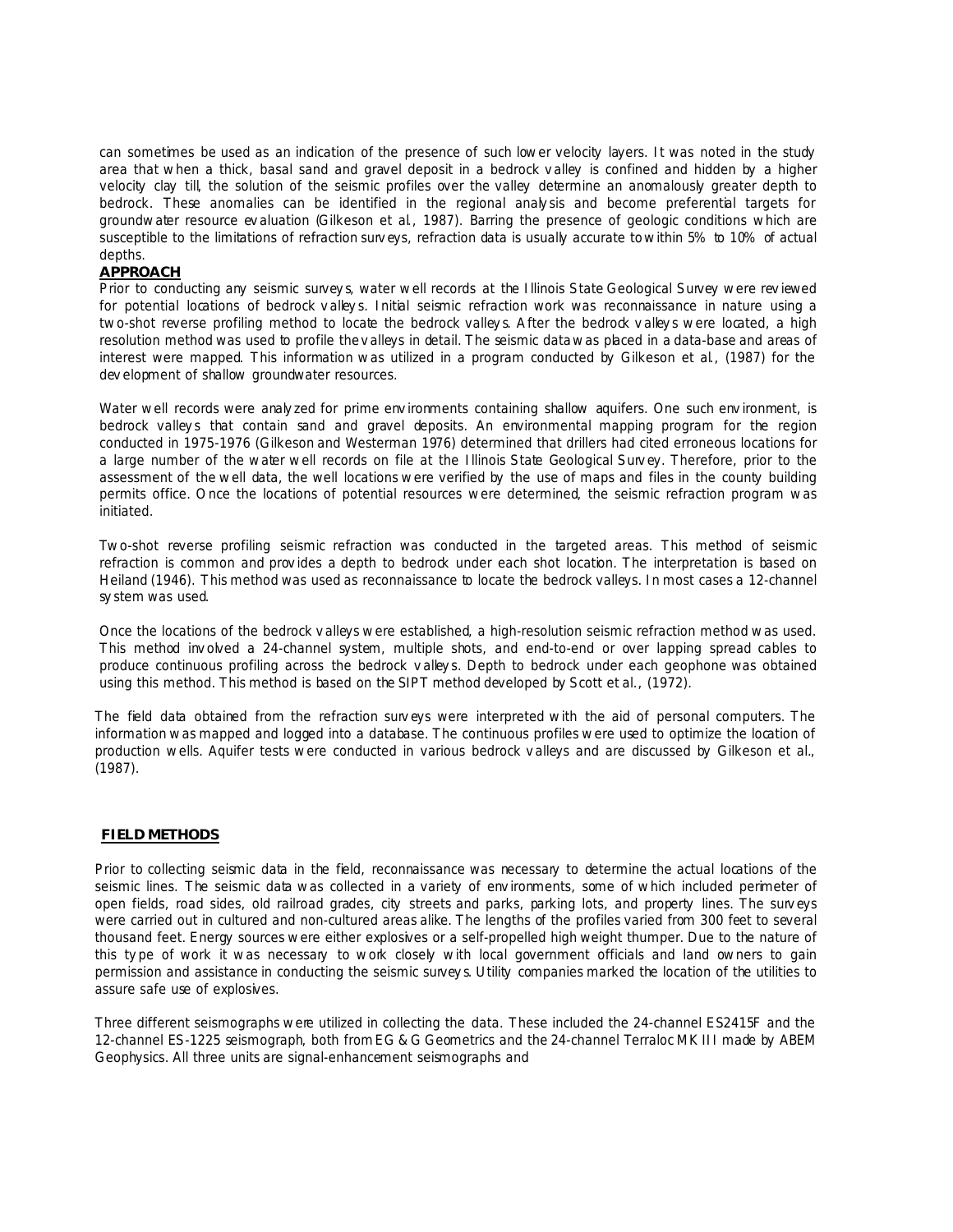automatically digitize incoming seismic signals and store them in internal memory. Signal enhancement allows the incoming seismic signal to be added to the signals already stored in memory of the seismograph. This is called "stacking". Stacking greatly improves the signal to noise ratio and depth of penetration.

The ES-2415E is a 24-channel, CRT display, printing, shallow and deep exploration seismograph. The ES-2415E has three filtering capabilities: a multistage high-cut filter, a multistage low-cut filter, and a notch filter which can be set to eliminate interference from either 50 Hertz (Hz) or 60-Hz power line sources. These filters can be utilized to help reduce extraneous noise and prov ide clearer signals. The multistage high-cut filter is often important for refraction surv ey s because it allows elimination of common high frequency sources such as wind, and related "rustling noise of dry grass and leaves". The ES-2415E also has an A utomatic Gain C ontrol (AGC ). AGC decreases the amplitude on the seismic record of strong arrivals, and increases the amplitude of later arriv als and weaker ev ents. The data was stored on printed hard copy and by the EG & G DMT-911 magnetic tape recorder. The data was then transferred to floppy disc on a portable laptop computer in the field or a desktop unit in the office.

The ES-1225 is a 12-channel, CRT display, printing, shallow exploration seismograph. The filtering capabilities are somewhat limited but still aid in filtering out extraneous noise and prov ide a cleaner signal. The ES-1225 is microprocessor based and battery operated. It is also equipped with an RS-232 output for transferring data to a microcomputer. The ES-1225 is lightweight and portable. This was useful when the equipment needed to be hand carried into the field site.

The Terraloc MK III is a 24-channel, C RT display, shallow and deep exploration seismograph. The MK III has high and low cut filtering capabilities and AGC. The MK III is microprocessor based and battery operated. The data was stored on built-in 3.5 magnetic discs in IBM DOS format. A hard copy of the data was made on a field printer.

The geophones used in the inv estigation are 14 Hz vertical geophones. The seismic data was processed on an IBM AT microcomputer in the office and an IBM compatible portable computer at remote locations.

Two different sources were used in non-cultured areas, dynamite and a two component explosive, Kinestik. The two components are non-explosiv e in themselves, but when mixed together are a cap sensitiv e high explosiv e. Seismic blasting caps were used to detonate the charge. The size of the charge varied from 1 /6 pound to 1 pound. The size of the charge used is dependent upon the amount of energy needed to record the refracted waves. This is related to the length of the spread cable and the geohy drologic conditions of the site. The thumper was used for a source in cultured areas. The spread cables varied in length from 325 feet to 1300 feet. Each cable had 12 geophone takeouts. The cables were used in pairs for the 24-channel survey s. The length of line used was dependent upon the estimated depth to bedrock as shown in Table 1.

TABLE 1

Length of seismic line and geophone spacing used for estimated bedrock depth in northern Illinois

|                       |                         | ESTIMATED              |
|-----------------------|-------------------------|------------------------|
| LINE LENGTH<br>(FEET) | PHONE SPACING<br>(FEET) | BEDROCK DEPTH<br>FEET) |
| 275                   | 25                      | < 30                   |
| 550                   | 50                      | $30 - 150$             |
| 1100                  | 100                     | $150 - 300$            |
|                       |                         |                        |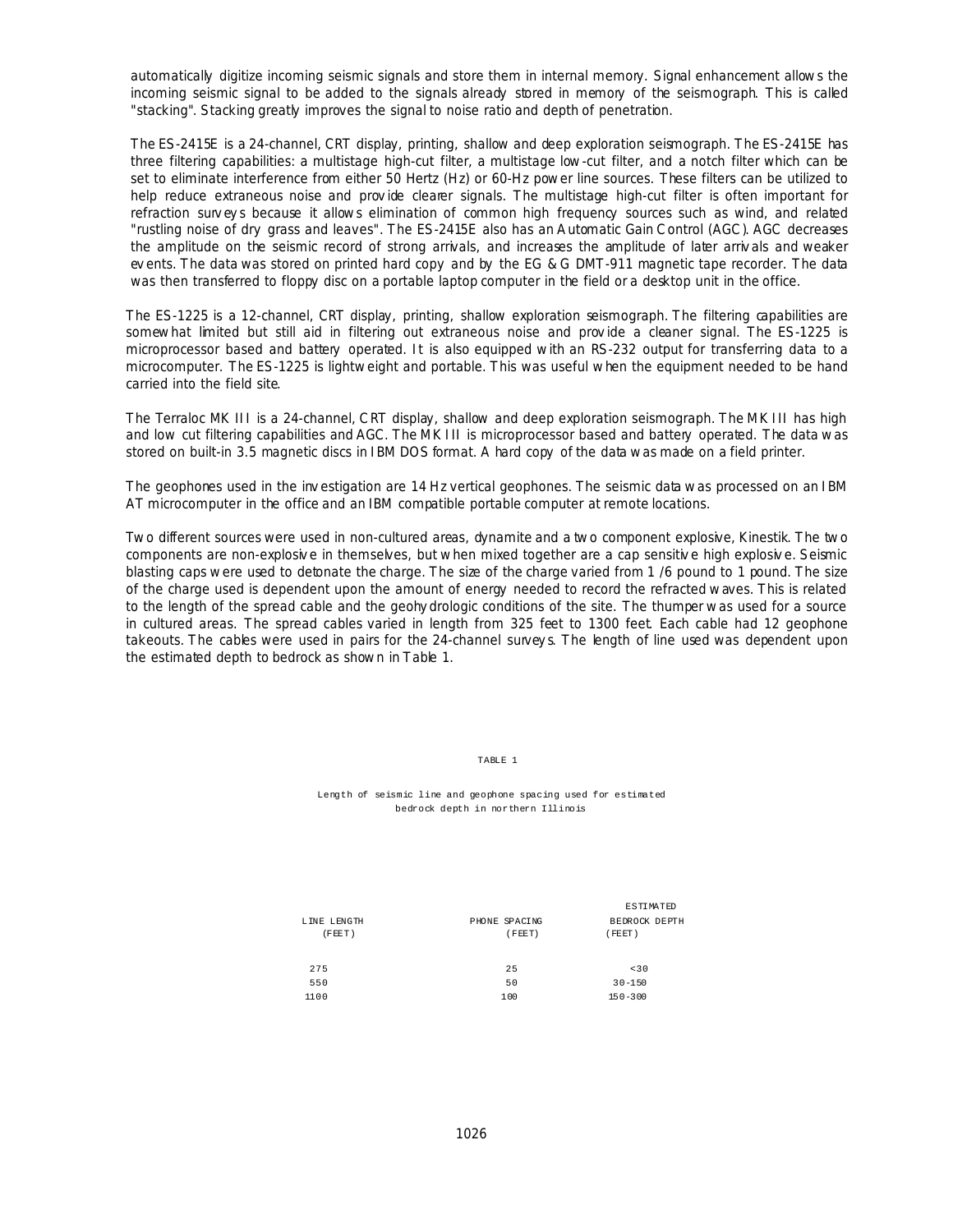The field procedure inv olved laying out the seismic line, connecting the geophones and placing them vertically into the ground. Shot holes were ty pically augered to a depth of 4-5 feet. An electronic blaster simultaneously set off the charge and started the recording process in the seismograph. If the thumper was used instead of explosiv es for the source, a start geophone was used in place of the blaster. The geophone was placed near the thumper and connected to the seismograph. At the time of impact the signal from the geophone started the recording process of the seismograph.

Field methods were developed to efficiently obtain high-resolution profiles of the bedrock surface using the SIPT program. Spread cables were laid out end-on-end, one geophone spacing apart. This procedure involv ed taking two shots at the end of each spread cable, or four shots per cable. The shot locations were at the end geophones (at geophones 1 and 12) and at an off-set equal to the geophone spacing of the cable. Locating shots at geophone 1 and geophone 12 allowed for quality control on the travel time records, as travel time from geophone 1 to geophone 12 should be the same in both directions. Using this spread cable layout, shot locations, and a 24-channel sy stem, it was necessary to take only two shots between the two spread cables. One shot in these locations counted for two. The first cable was then picked-up and laid out on the other end of the second cable to advance the profile in a "leap-frog" like manner. The procedure was then repeated until the profile is completed. Figure 3 illustrates the spread cable layout.

In areas of culture where it was not possible to use explosives a thumper was used to generate energy into the ground. I n order to get a good signal with the thumper, it was necessary to stack the data three to ten times at one shot location. In general, the records acquired using this system were excellent. There was, however a significant amount of noise generated in the stacking process while collecting some of the records. The noise made interpretation more difficult, and less accurate.

Noise in cultured areas was, at times, a problem. Noise was generated by passing autos, planes, trains, and the wind. The noise problem was overcome by waiting for the right moment to collect the data. This was accomplished by v isual observ ation and by observing the noise monitoring capabilities built into the seismograph.



Figure 3 SIPT method spread cable layout.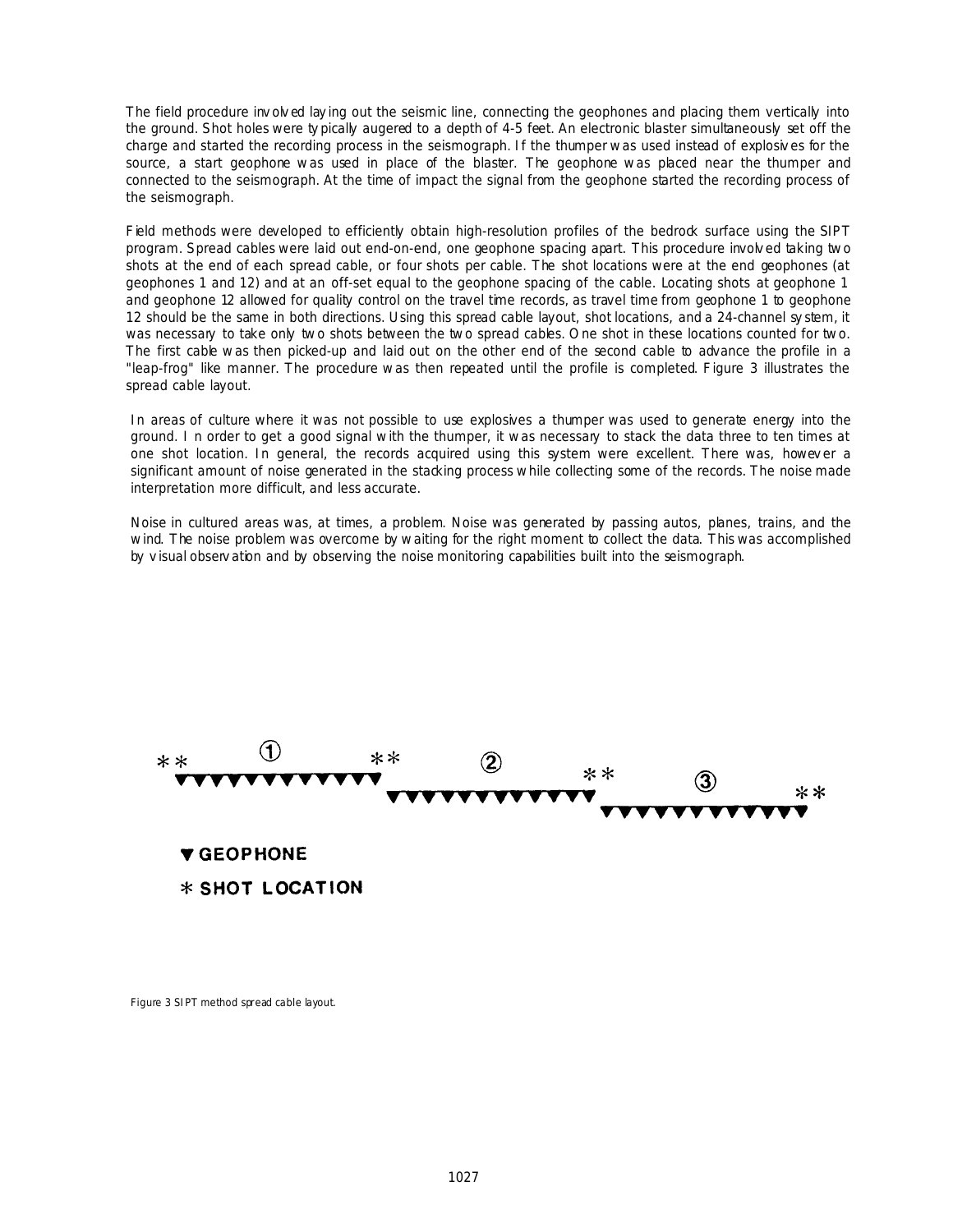Excellent seismic records were obtained by deploying geophones directly on pavement with energy introduced by striking the pavement with the thumper. Small wood blocks were constructed with a hole in the center to hold the geophone in a vertical position and in contact with the pav ement. This system facilitated work in urban settings and many seismic refraction profiles were collected that were laid-out completely on pavement. Hence, important data was gathered in settings that conventional methods would not hav e allowed.

## **PROCESSING**

The data was taken back to the office where it was processed. First breaks were picked by visual inspection of the data on the seismograph C RT and/or computer CRT using a cursor across the screen and by observ ing the printer records. Figure 4 is an example of a 24-channel refraction record. The time of the first arriv al of the refracted wave was then plotted versus the distance from the shot for each corresponding geophone. This was done for all geophones on a single spread (Figure 2). Velocities were calculated using the inverse slope of a line connecting points representing the same lay er. A 100 Hz high-cut filter was sometimes used on the data after it was recorded to filter out high frequency noise. A 50 Hz to 60 Hz notch filter was used, when needed, to filter out electrical noise. The final processing was done with two processing packages, FRAC and SIPT-1. The use of two interpretation techniques prov ided an internal check on data quality.

FRAC utilizes methods set forth by Heiland (1946) for interpretation of dipping beds. This process inv olves a shot at both end points of the seismic line. This method is called rev erse profiling. The input data of the program FRAC includes the velocity and time intercept data from both the forward and reverse shots (Figure 2). The output includes depth to the top of each horizon under the shot location, and true velocity of each layer.

The program with highest resolution for processing the seismic data is SIPT-1. SIPT-1 is an acronym for Seismic Interpretation Program Two and was originally developed by Scott et al., (1972). SIPT-1 utilizes a two-dimensional modeling process in which the delay -time method is used to obtain a first approximation of model lay ers. Iterative ray tracing is then used to refine the model. This procedure



Figure 4 24-channel seismic refraction record.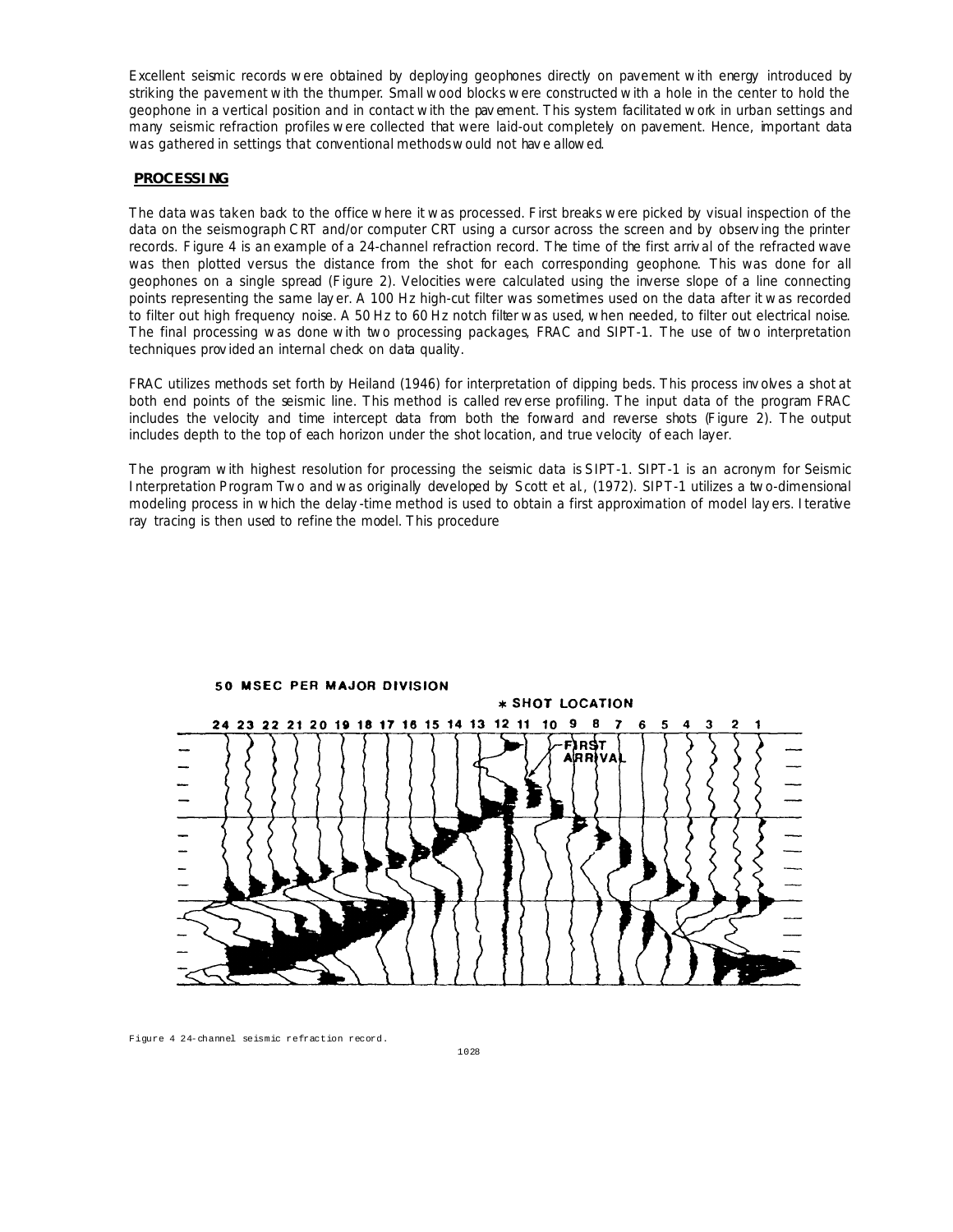compares field-measured travel times against computed ray trav el times for the model. This comparison is done in an iterativ e manner to minimize discrepancies between the measured and computed times (Scott et al., 1972).

With these capabilities SIPT-1 provides for acquisition of high resolution profiles in regions where the surface and subsurface are both rough topographically . The high resolution is obtained by overlapping spreads of 12 geophones by up to 6 geophones and by locating shots at the end of spreads and offset from the ends. The program can handle up to 5 spreads and 7 shots per spread.

The input data to the program included shot location and elevation, geophone location and elevation, and first arrival times with their representative lay ers. Four shots per spread were used ty pically in this study to implement SIPT-1. Howev er, overlapping sequential spread cables-by up to 6 geophones was used when optimum resolution was required for siting production wells. A ll of the input data for SIPT- must be properly formatted in an input file for SIPT-1 to run. A computer program entitled DIRT developed by Laymon (1986) efficiently performs this operation and is essential when SIPT-1 is used on a production basis. The output of SIPT-1 includes v elocity data, ray tracing data, and depth to each lay er below each geophone along with the corresponding elevation. Also included in the output is a geological cross section of the seismic profile.

The seismic geologic environment in the study region is considered a three lay er case. The lay ers ty pically include the weathered zone, glacial drift, and bedrock. The weathered zone consists of the organic topsoil layer and the upper zone of soil which is affected by freezing and thawing. It is usually not detected on the seismic record because of the lay out of the seismic line to target the bedrock. A v ebcity of 1,250 feet per second (ft/sec) is assumed for the weathered layer and input into SIPT-1. This is consistent with the measured velocities of the unsaturated weathered zone in Illinois (Heigold and Ringler 1979).

In most cases, the bedrock profile that was automatically generated by the SIPT program, was within 10 percent of the actual depths. If actual depth to bedrock was known at discrete locations along the profile, it was possible to model the data to get a best fit profile. This was accomplished by changing the layer assignment in SIPT-1 of the first arriv al that corresponds with cross ov er distance, illustrated on the time distance curve in Figure 2. Assigning the lay er 2 or 3 to this geophone location will raise or lower the depth to bedrock in the seismic profile.

Information pertaining to each seismic line was stored in a database program (Rbase). The database information on each line includes location (Township, Section, and Range), length, number of shots, v elocity of each lay er, and depth to each lay er. The database allows for quick reference of seismic data from a specified location.

## EXAMPLES

Figure 5 is a seismic refraction profile ov er a buried bedrock valley. The profile is located in the southeast corner of Kane C ounty and is part of a bedrock valley that runs under the southern half of the city of A urora. The general trend of the buried valley in this location is west to east. The seismic refraction profile is south to north. The profile is 1,850 feet in total length. The profile consists of three spreads of 12 geophones, 550 feet long and laid out end-to-end. The spreads are 2 geophone spacings apart. The geophones are spaced 50 feet apart. Dy namite was used for a source. Four shots were taken at each spread, one at the ends of the spread (at geophones 1 and 12), and one shot at a 50 foot offset from the ends of each spread. The data was interpreted using the SIPT-1 program.

Depth to bedrock inferred by the seismic profile ranges from 50 to 150 feet. The elevations in the deepest part of the v alley are near 520 feet, Mean Sea Lev el (MSL) while elevations along the edge of the valley are 630 feet, MSL. The average velocity for the glacial drift was 6,100 ft/sec. The average velocity for the bedrock in Figure 5 was 14,150 ft/sec. The seismic refraction profile indicates that the width of the buried bedrock v alley is approximately 1,700 feet.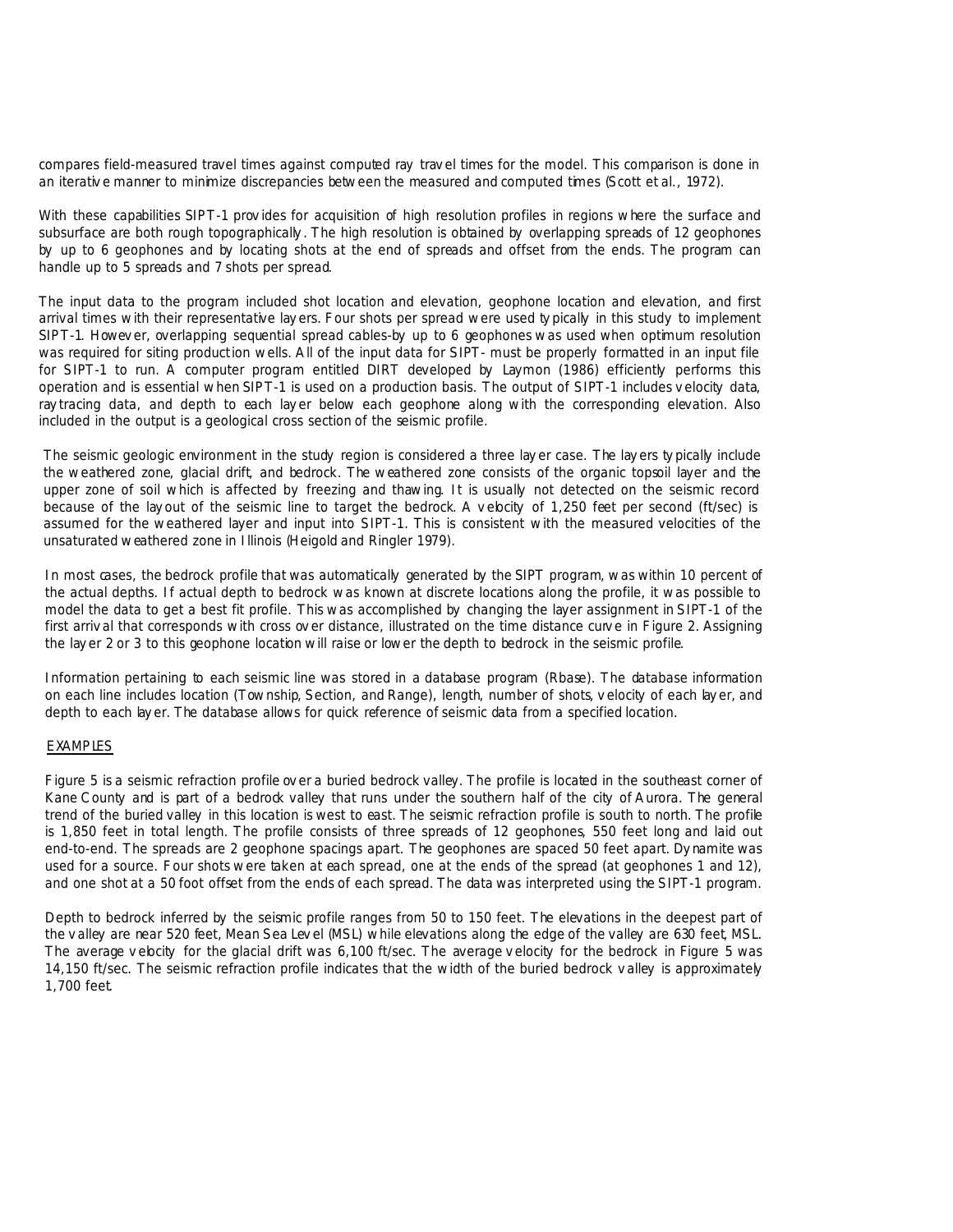

Figure 5 Seismic refraction profile of the orchard Road bedrock valley.

The seismic refraction profile along with electrical earth resistivity vertical soundings were used to locate exploratory borings and to assist in the design of an aquifer test (Gilkeson et al., 1987). Four borings, including the pumping well, were located along the profile inside the buried valley. The borings indicated that depth to rock inside the valley was 107 to 128 feet. The drift consists of sandy, silty clay with interbedded lenses of sand and gravel over a basal sand and gravel. The bedrock is fractured Silurian Dolomite. Yields from the aquifer test were 1,000 gallons per minute (gpm).

The seismic interpretation along the profile was accurate to within 10 percent of the depth determined at 3 test hole locations (test hole 1, 3, and 4 on figure 5). The seismic profile shows a markedly greater depth to bedrock at the location of test hole 2 than was determined by drilling. The location of test hole 2 is where the thickest section of coarse-grained sand and grav el was found to be present in the floor of the v alley buried beneath glacial till. The greater depth to bedrock predicted by the refraction surv ey is due to the low-velocity sand and grav el acting as a "hidden layer" beneath the higher velocity glacial till. The production well was constructed at the location of test hole 3. The seismic profile on Figure 5 predicts the greatest depth to bedrock at a location that is 100 feet south of test hole 2. A test hole was not located at this location because of difficulties with site access.

Success of the aquifer test, and several others performed in the investigation (Gikeson et al., 1987), was dependent on the location of the observation wells and pumping well. O ptimum locations were determined with the seismic refraction and electrical earth resistivity data.

Figure 6 is a seismic refraction profile ov er the eastern flank of a buried bedrock valley that is located In the northeastern part of the study area. This bedrock v alley is known as the Newark Valley and is the major bedrock valley in the study area. The general trend of the valley at the refraction profile is south to north.

1030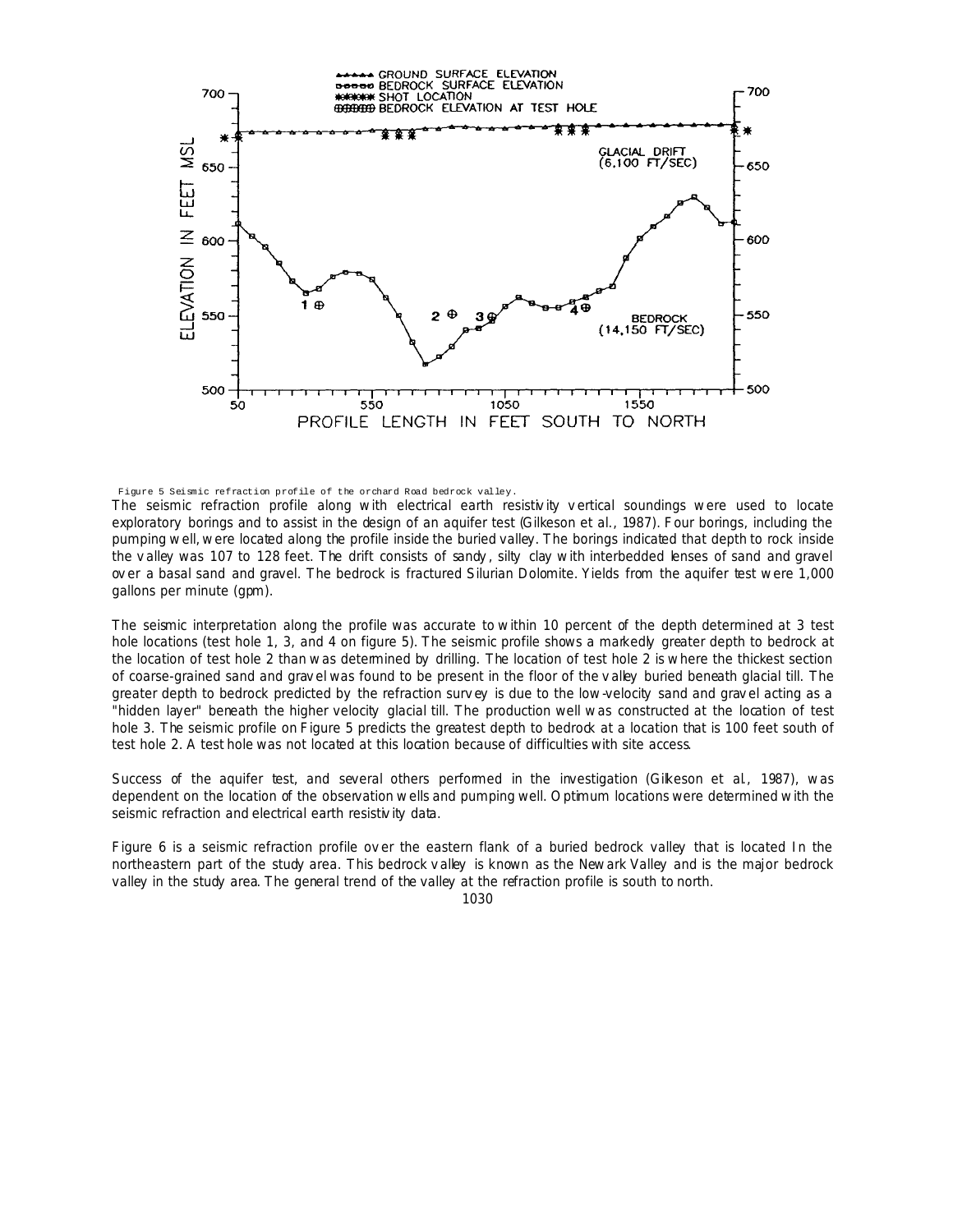

Figure b Seismic refraction profile of the Newark bedrock valley.

The seismic profile, illustrated in Figure 6 is laid-out west to east. The profile is 2,820 feet in total length. The profile consists of four spreads of 12 geophones, 660 feet long and laid out end-to-end. The spreads are 1 geophone spacing apart. The geophones are spaced 60 feet apart. A two-component explosiv e was used as the source. Four shots were taken at each spread, one at the end of the spreads (geophones 1 and 12) and one shot at a 60 foot offset at the ends of each spread. The data was interpreted using the SIPT-1 program.

Depth to bedrock inferred by the seismic profile ranges from 60 to 170 feet. The elevations of the bedrock in the valley are near 570 feet, MSL and 680 feet, MSL on the bedrock upland area. Other seismic profiles in the region show the deepest part of the valley at an elevation of 550 feet, MSL The average velocity for the glacial drift was approximately 6,050 ft/sec. The average velocity for the bedrock was 17,100 ft/sec.

There were no observation borings located near the profile. Borings in the region suggest the data consists of a thick till unit ov erly ing a sand and grav el. Thin lay ers of sand and gravel exist locally near the surface In this particular region. The bedrock is of the Maquoketa Group. The sand and gray deposits of the Newark Valley make up a significant aquifer in the region. The thickness of sand and gravel, in Newark Valley near the profile in Figure 6, ranges from 25 to 100 feet (McFadden et al., Press).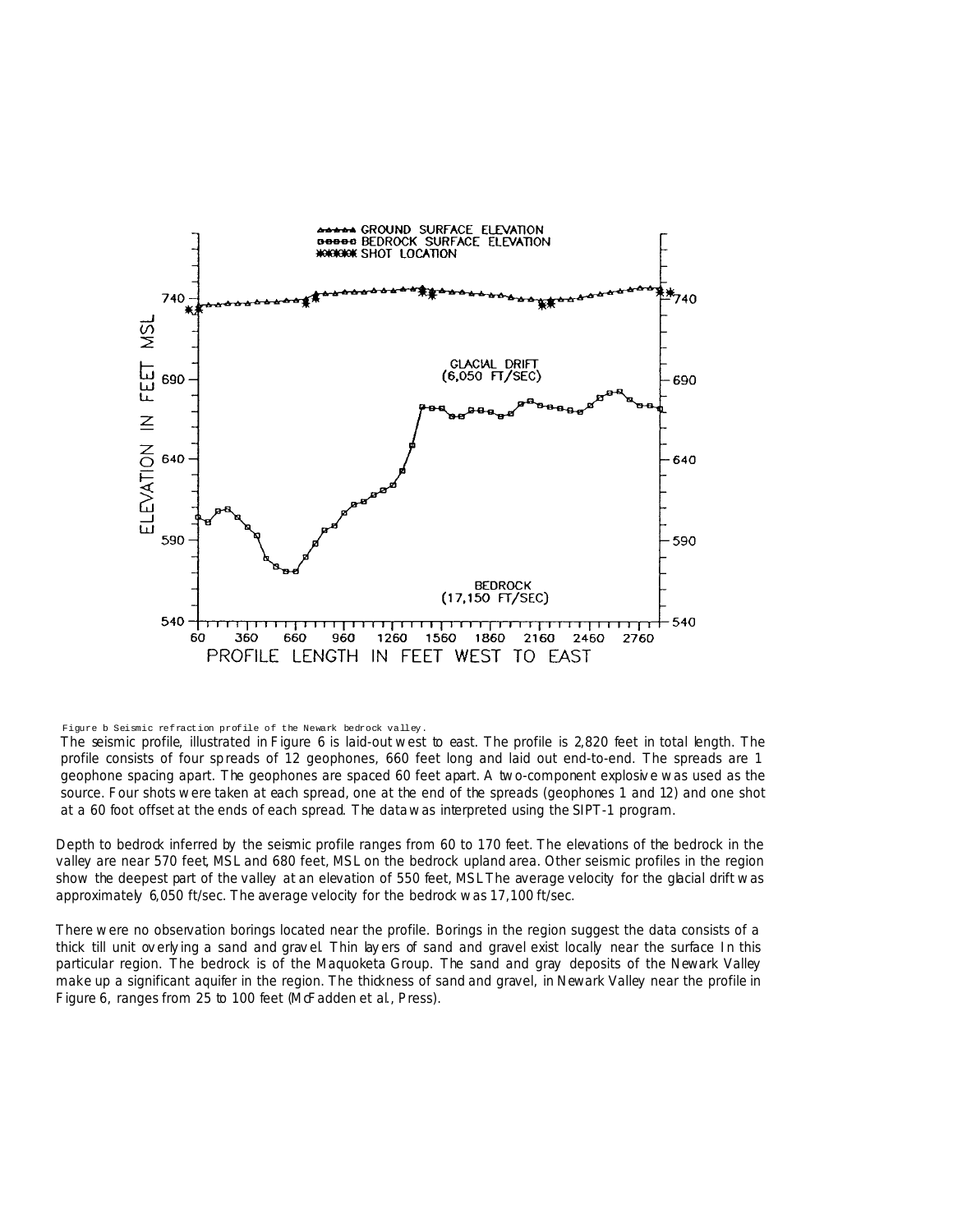# **CONCLUSIONS AND OBSERVATIONS**

Seismic velocities, in northern Illinois for the glacial drift range from 4,500 ft/sec to 8,000 ft/sec. These velocities are characteristic of glacial tills, and sand and grav el. The velocities for the bedrock range from 10,000 ft/sec to 20,000 ft/sec. The higher v elocities are characteristic of elastics found in the area. The lower velocities are characteristic of weathered elastics and shales found in the study area. Table 2 lists approximate ranges for velocities of these type of materials. The bedrock elevation along the seismic profiles in northern Illinois ranges from 450 feet, MSL to 800 feet, MSL The elevations in the deeper parts of the buried bedrock valley s in northern Illinois appear to be at similar elevations which range from 520 feet, MSL to 550, feet MSL.

Seismic refraction methods played an important role in the evaluation of important groundwater resource in northern Illinois. The program accomplishments are listed as follows.

- 1) The seismic refraction program in northern Illinois was very successful in "discovering" significant groundwater resources in optimum locations to serve major municipalities. Wells produced y ields ranging from 750 gpm to 3000 gpm.
- 2) The seismic refraction program was useful in locating and prov iding significant detail of buried bedrock valley s, resulting in considerable sav ings in exploratory drilling expense.
- 3) Efficient field procedures for collecting continuous seismic refraction profiles were dev eloped that use the SIPT method for accurate data processing, and a database was developed for future reference.
- 4)A high production rate was accomplished collecting data in the field. A s much as 10 spread cables of data were collected per day. This amounted to 1 to 2 miles of seismic refraction data per day, depending upon the length of the spread cable used.
- 5)Techniques were developed for the successful collection of seismic refraction data in cultured areas.
- 6)The methodology developed in this study serves as a model for other groundwater resource investigations in urban env ironments.

TABLE 2

#### RANGE OF VELOCITIES

#### APPROXIMATE

| <b>MATERIAL</b>                                       | VELOCITY (FT/SEC) |
|-------------------------------------------------------|-------------------|
| Weathered Material                                    | $1.000 - 2.000$   |
| Gravel or Dry Sand                                    | $1.525 - 3.000$   |
| wet Sand                                              | $2.000 - 6.000$   |
| Clay                                                  | $3.630 - 8.250$   |
| Shale                                                 | $9.020 - 14.000$  |
| Limestone                                             | 7.019 - 20.000    |
| (Dolomite)                                            |                   |
| Adapted from Benson et al., (1982) and Dobrin (1976). |                   |